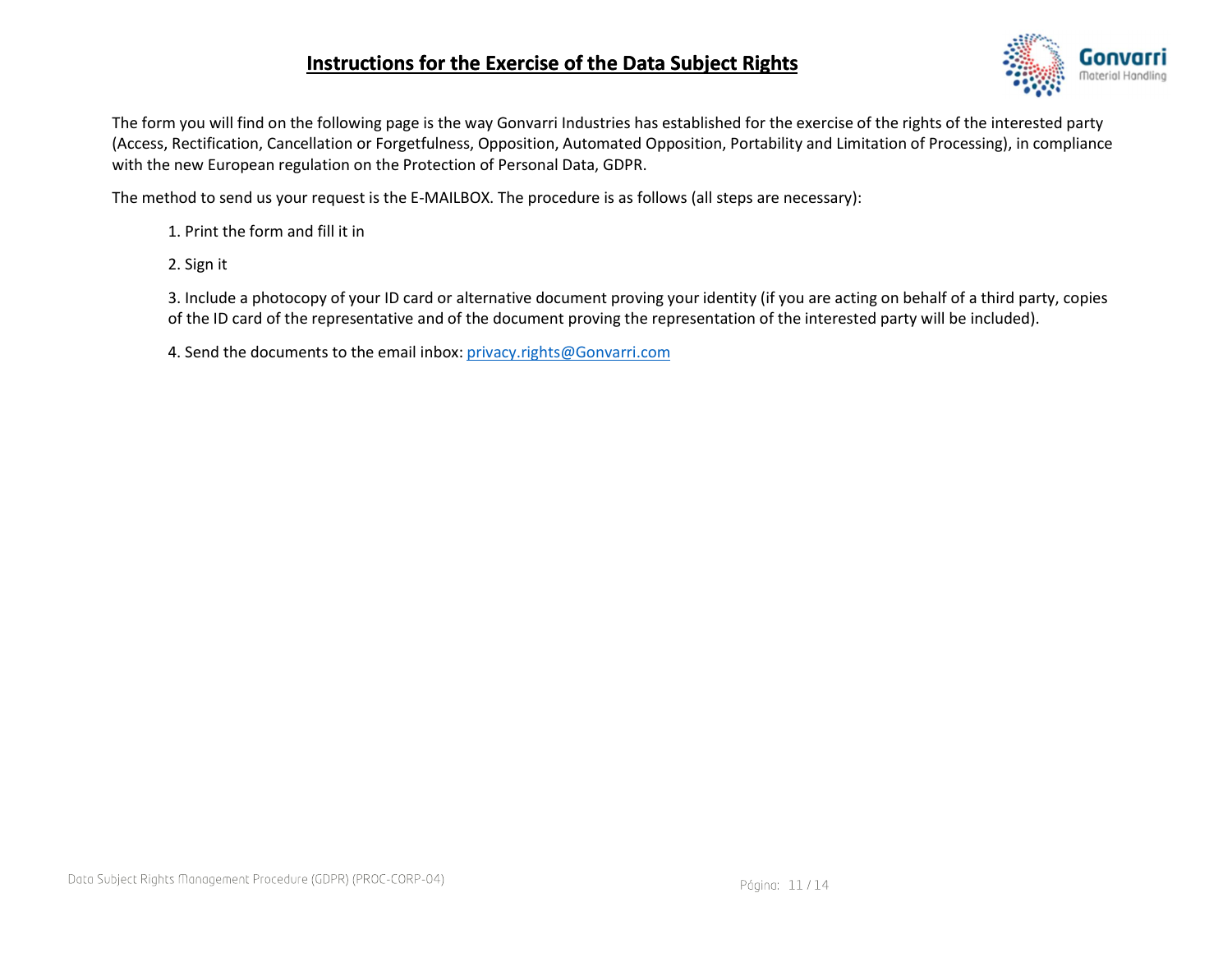

## Rights Execution Request Form

| $\Box$ Mr $\Box$ Mrs.                                                                  |                  | $\square$ ID:      |               |
|----------------------------------------------------------------------------------------|------------------|--------------------|---------------|
| Address                                                                                |                  | Zip Code:          |               |
| City                                                                                   | County/Region    |                    | Telephone:    |
| Relationship with the controller:                                                      |                  |                    |               |
| $\Box$ Online Registration<br>$\Box$ CV                                                | $\Box$ Scounting | $\Box$ Supplier    | $\Box$ Client |
| $\Box$ GI Employee<br>$\Box$ Contact                                                   |                  | □ Other (Describe) |               |
| I request to execute my right (check the corresponding box):                           |                  |                    |               |
| $\Box$ Access, to be informed of my personal Data in the controller's possession.      |                  |                    |               |
| $\Box$ Rectification, of the follow data which are incorrect or unnecessary to record: |                  |                    |               |
|                                                                                        |                  |                    |               |
| $\Box$ Erasure, of the following data:                                                 |                  |                    |               |
|                                                                                        |                  |                    |               |
| $\Box$ Objection, of the personal data for the following purposes:                     |                  |                    |               |
| $\Box$ To receive communications or information                                        |                  |                    |               |
| $\Box$ Others (specify)                                                                |                  |                    |               |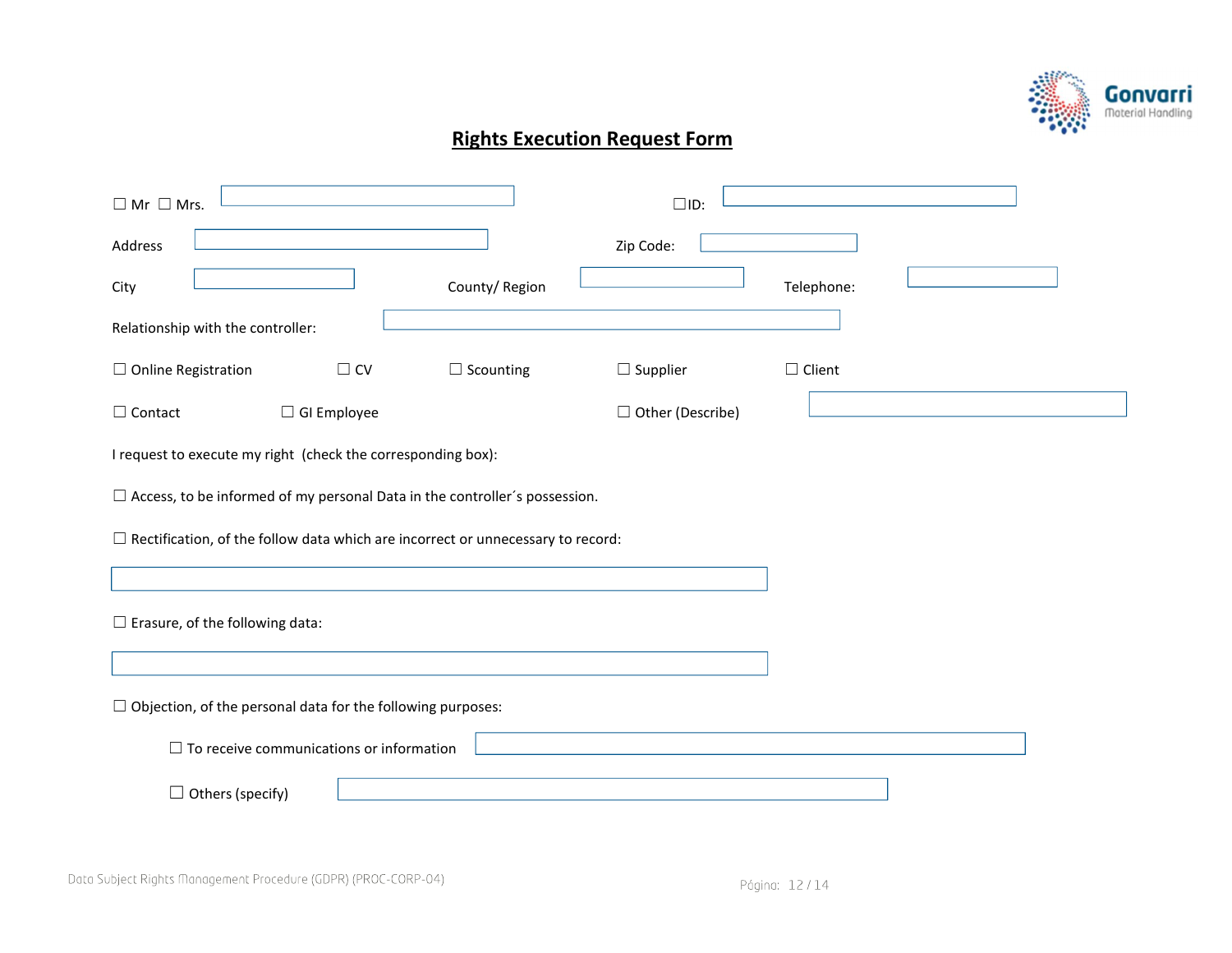

 $\Box$  Restriction of processing, of the following data that shall not be used the processing operation:

 $\Box$  Portability, of the following data, the data subject have right to get this data transferred to another controller:

 $\Box$  Objection to the automated processing of the following data, this personal information might not be the subject of an automated decision making process, including profiling of the data subject.

Signature:

The processing of the personal data provided, as well as any other data collected in the course of the process, is authorized, as provided for in Regulation (EU) 2016/679 of the European Parliament and of the Council. Thes Gonvarri Material Handling AS, located in Østensjøveien 27, 0661 Oslo Norway, as the person in charge of the data processing. The data are processed with the aim of responding to the rights of the data subjects. The person processed have been provided by the data subject or his or her legal representative. The personal data to be processed are the contact details of the interested parties. The personal data provided will be kept as long as n deletion is made by the data subject or his or her legal representative. The interested party is informed that his or her data will not be passed on to third parties, unless Gonvarri Material Handling mother company, Gonva legally obliged to do so. Whenever there is any alteration or modification in the personal data, the interested party must inform Gonvarri Material Handling as soon as possible. The interested party may exercise their righ form and sending it to the above address.